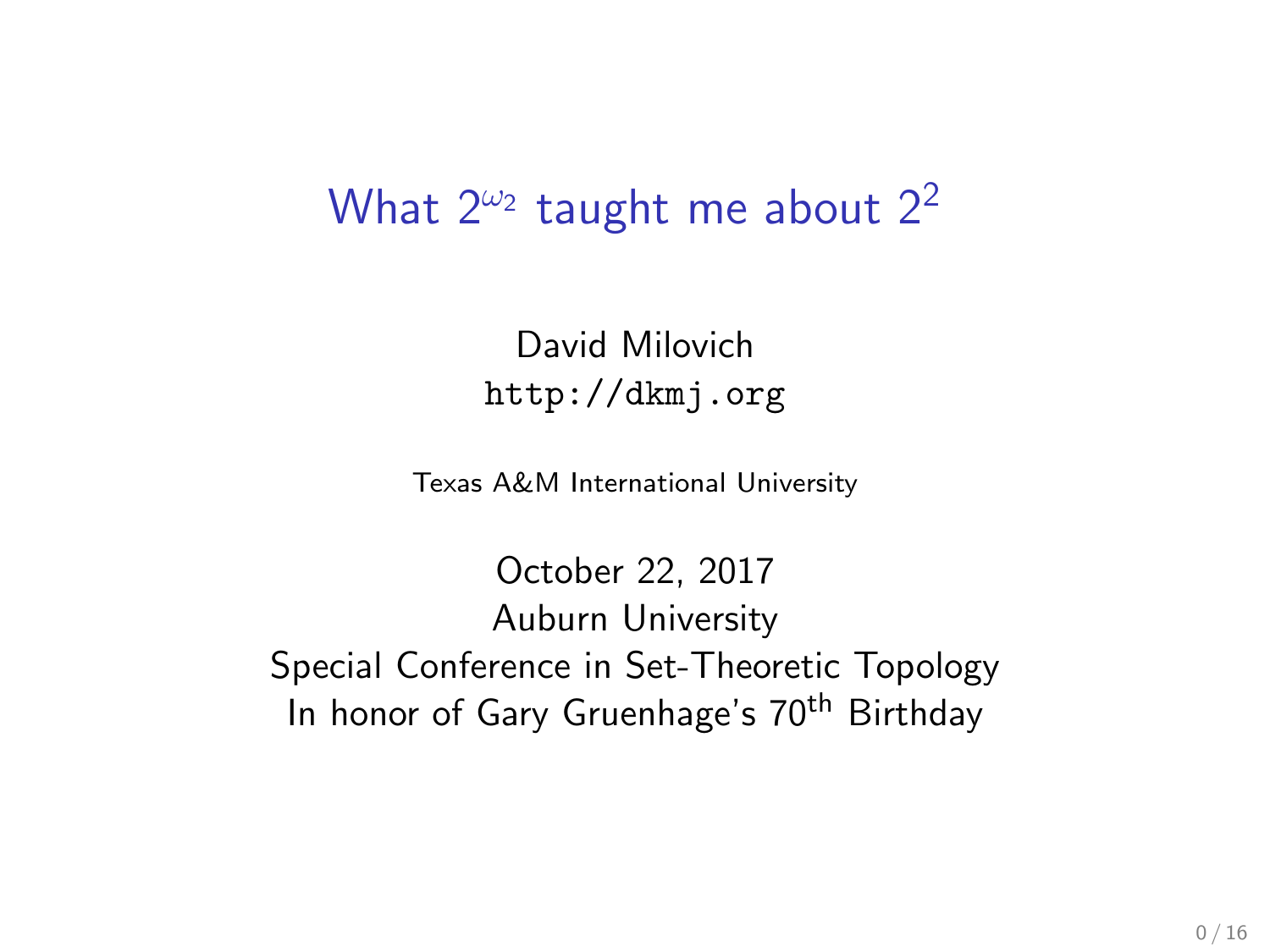A Boolean space is a compact Hausdorff space with a clopen base.

A space is Boolean iff it is homeomorphic to a closed subspace of some  $2^{\kappa}$ . But not every Boolean space is a retract of some  $2^{\kappa}$ , and not every Boolean spaces is dyadic, that is, not even a continuous image of some  $2^{\kappa}$ .

For a closed  $C \subset 2^{\kappa}$ , if we consider the coordinate projections  $\pi_{\bm{s}}\colon\bm{C}\to 2^{\bm{s}},\ \bm{x}\mapsto \bm{x}\!\restriction\!\bm{s},\ \text{for finite}\ \bm{s}\subset \kappa,\ \text{then we see that}\ \bm{a}\ \textbf{space}$ is Boolean iff it is an inverse limit of surjections between finite discrete spaces.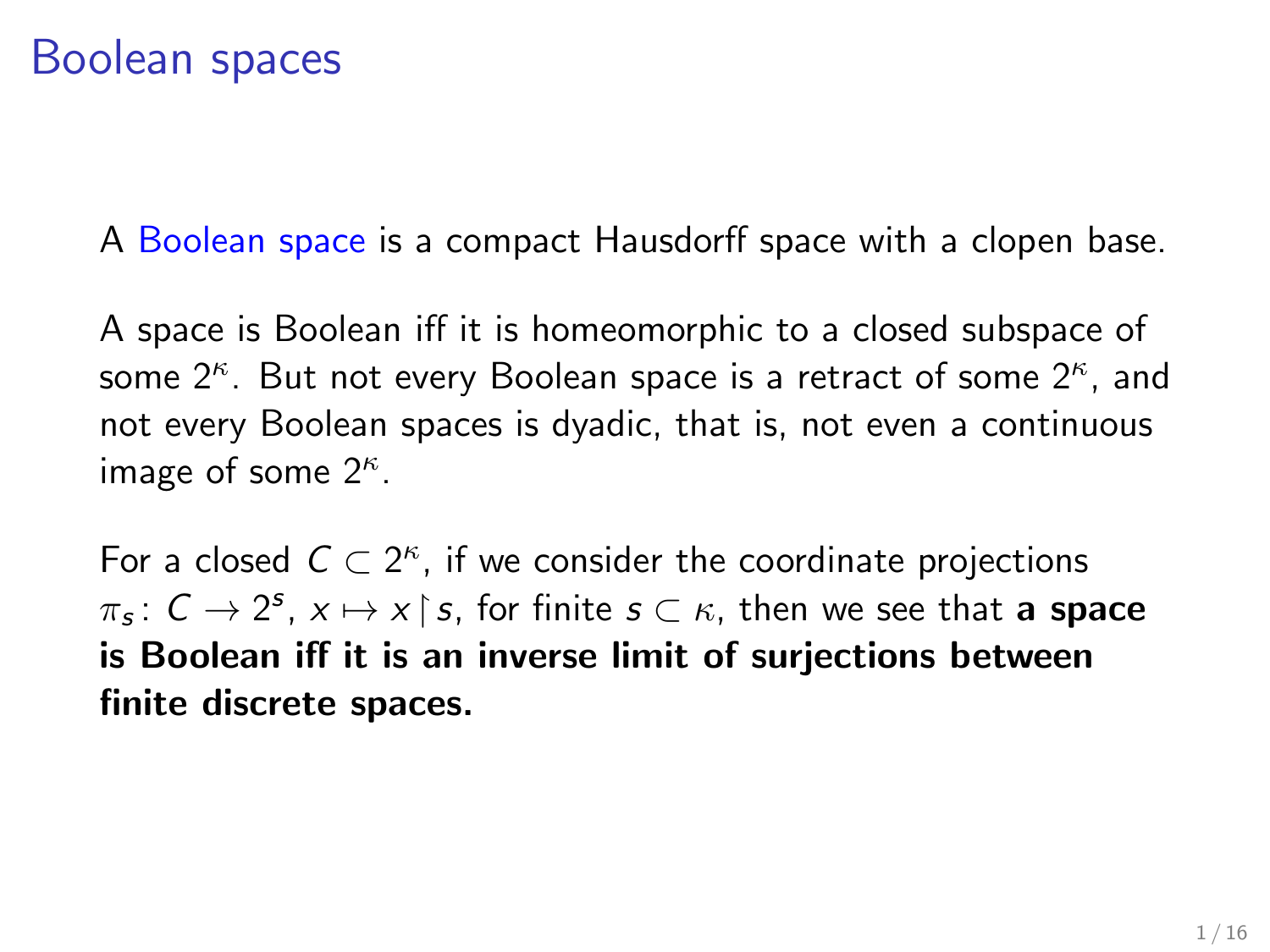# Special inverse limits

In short, a space is Boolean iff it is an (inverse) limit of **finite** surjections (between discrete spaces).

What if we place extra requirements on these finite surjections?

I am not aware of answers in the literature, except for one section of a book by Heindorf and Shapiro, Nearly projective Boolean algebras. (I'll say more about that later.)

However, I have found a new characterization of the class of retracts of powers of 2 (also known as the Dugundji spaces or the absolute extensors of dimension zero  $(i.e., AE(0)$  spaces)).

These retracts are exactly those limits of finite surjections that interact with each other in a "mutually surjective" way, roughly speaking.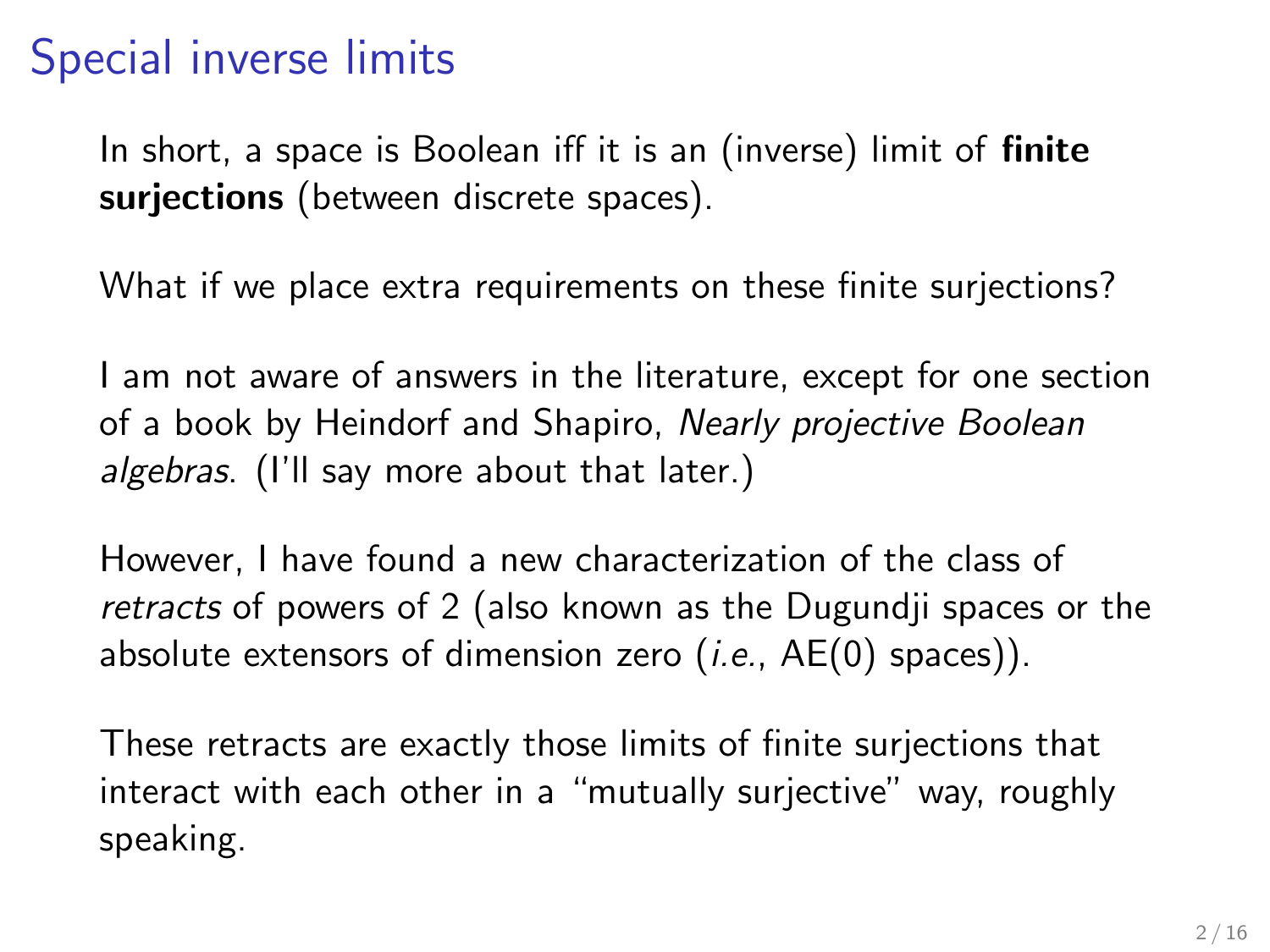#### Bicommutative squares

Bicommutative squares were used extensively by Ščepin in the 1970s. The concept apparently goes at least as far back as Kuratowski's 1966 Topology, Vol. 1.



A commutative square of functions  $W \leftarrow X \leftarrow Z \rightarrow Y \rightarrow W$  is said to bicommute if, for every pair  $(x, y)$  such that  $f(x) = g(y)$ , there exists z such that  $(h, k)(z) = (x, y)$ .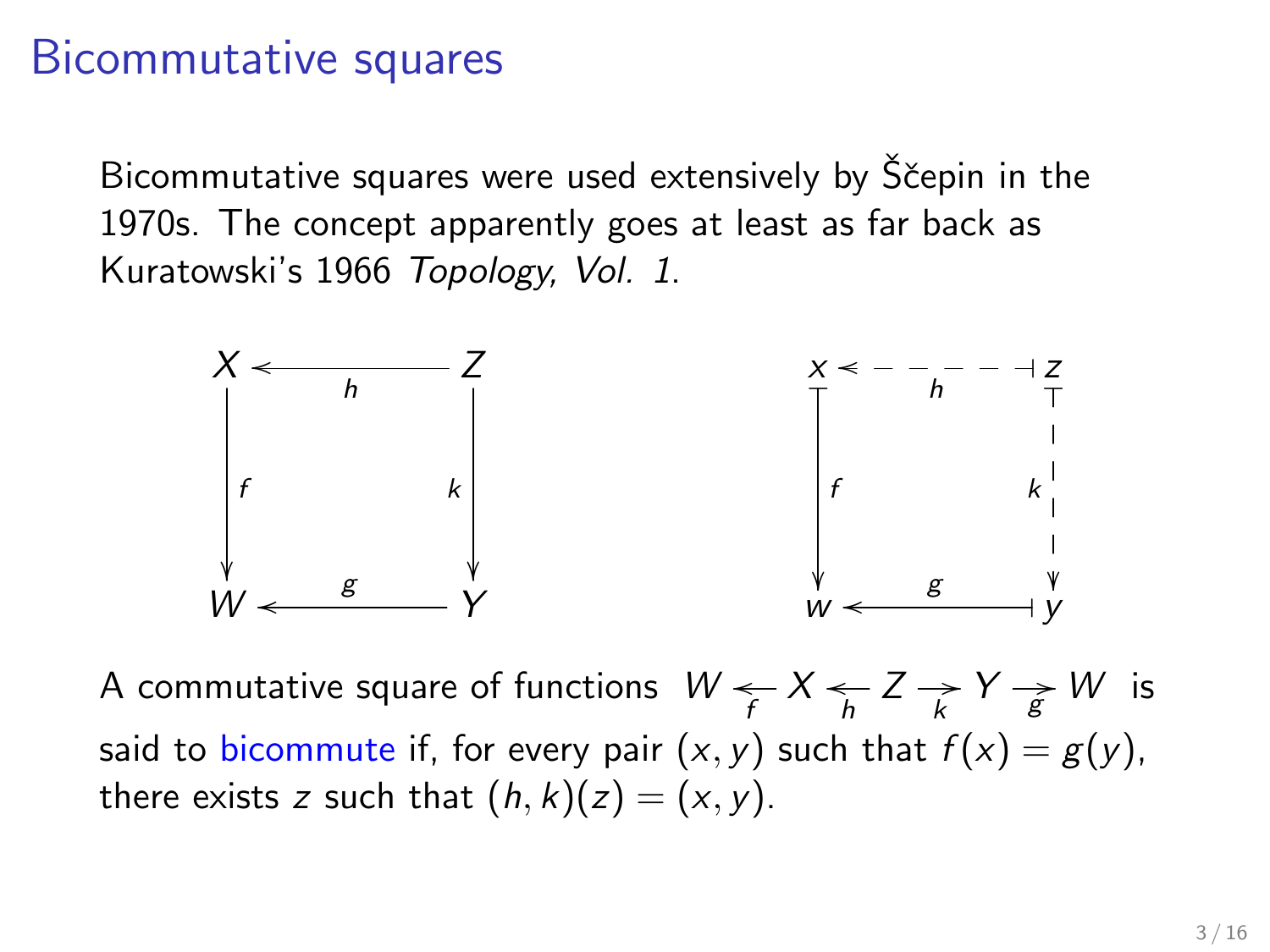#### Bicommutative limits

Given an inverse limit system, say,  $f_i^j$  $i_j^{c_j}: X_j \to X_i$  for all  $i \leq j$  in some directed poset, every quadruple  $(h, i, j, k)$  with  $h \le i \le k \ge j \ge h$  corresponds to a commutative square.

We can ask, does every such square bicommute?



Asking for squares with h arbitrarily low to bicommute is too much. So, assume the poset is a meet-semilattice:  $\forall i, j \exists i \land j = \inf\{i, j\}$ . If all the squares with  $h = i \wedge j$  bicommute, say that the inverse limit  $X_\infty$  is a bicommutative limit of the  $X_i$ 's.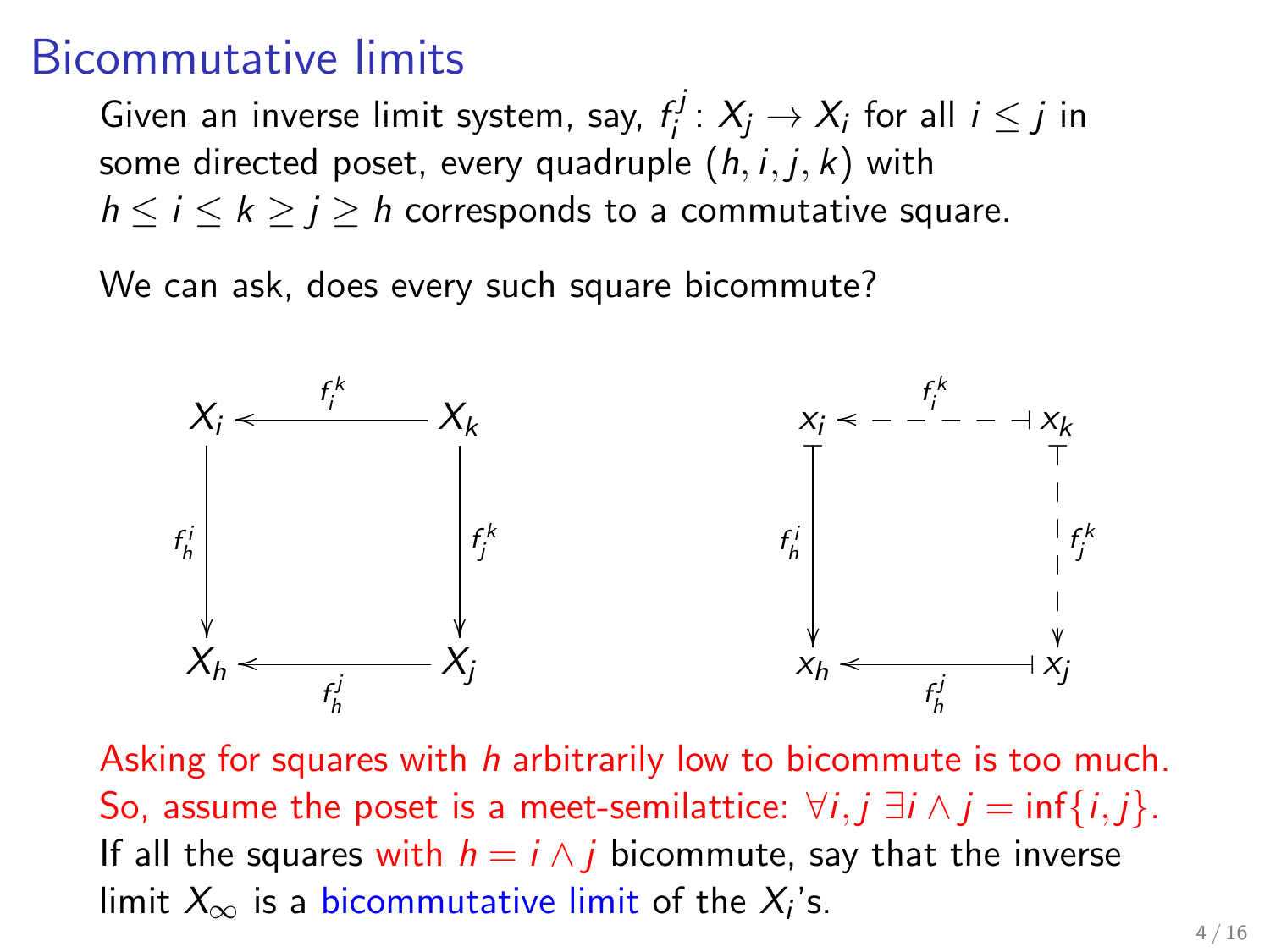### Retracts of  $2^{\omega_1}$

 $X$  is a retract of  $Y$  if there are continuous maps  $\ Xleftarrows_{\mathcal{F}} Y \rightarrows_{e} X$ such that  $r \circ e = id_x$ .

Every second-countable Boolean space is a retract of  $2^{\omega}$ .

A space of uncountable weight  $\lambda$  is a retract of some  $2^\kappa$  iff it is a retract of  $2^{\lambda}$ .

**Theorem (Heindorf and Shapiro).** A Boolean space of weight  $\aleph_1$ is a retract of  $2^{\omega_1}$  iff it is a bicommutative limit of finite surjections.

(Heindorf and Shapiro's result was actually stated and proved purely algebraically: a Boolean algebra of size  $\aleph_1$  is projective iff it has the "strong Freese-Nation property.")

What if we consider tricommutative limits of finite surjections?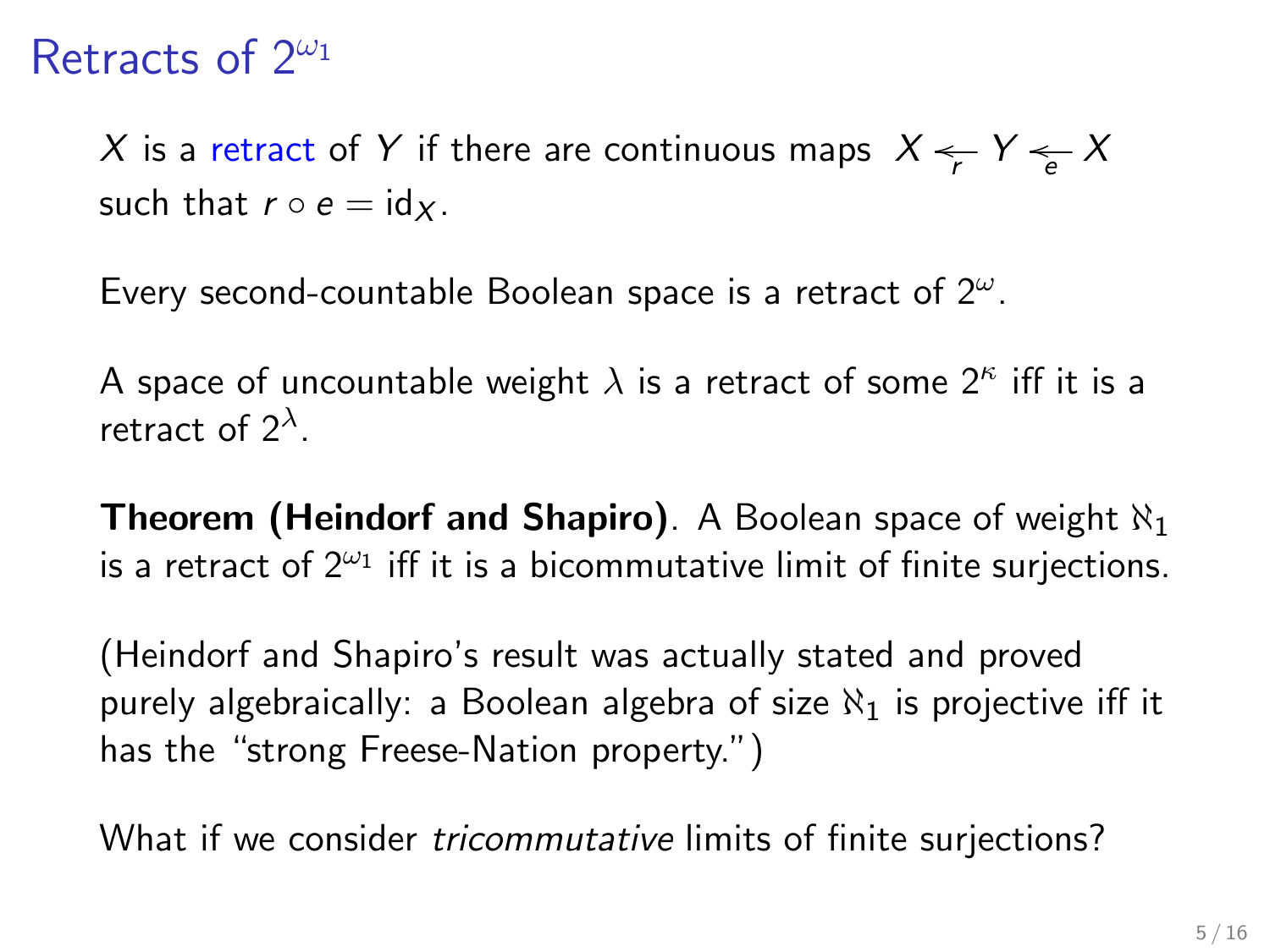### Tricommutative cubes



Given a commutative cube of functions  $f_{\sigma}^{\tau} \colon X_{\tau} \to X_{\sigma}$  for  $\tau \subset \sigma \subset 3$ , we say it tricommutes if, for every triple  $(x_{\{0\}}, x_{\{1\}}, x_{\{2\}})$  such that  $f_{\{i,j\}}^{\{i\}}$  $f_{\{i,j\}}^{\{i\}}(x_{\{i\}}) = f_{\{i,j\}}^{\{j\}}$  $\{ \epsilon^{i,j}_{\{i,j\}}(x_{\{j\}})$  for all  $i < j < 3$ , there exists  $x_{\emptyset}$  such that  $f_{ii}^{\emptyset}$  $\zeta^{(2)}_{\{i\}}(x_{\{i\}}) = x_{\varnothing}$  for all  $i < 3$ .

To define *n*-commuting *n*-cubes, replace 3 with *n*.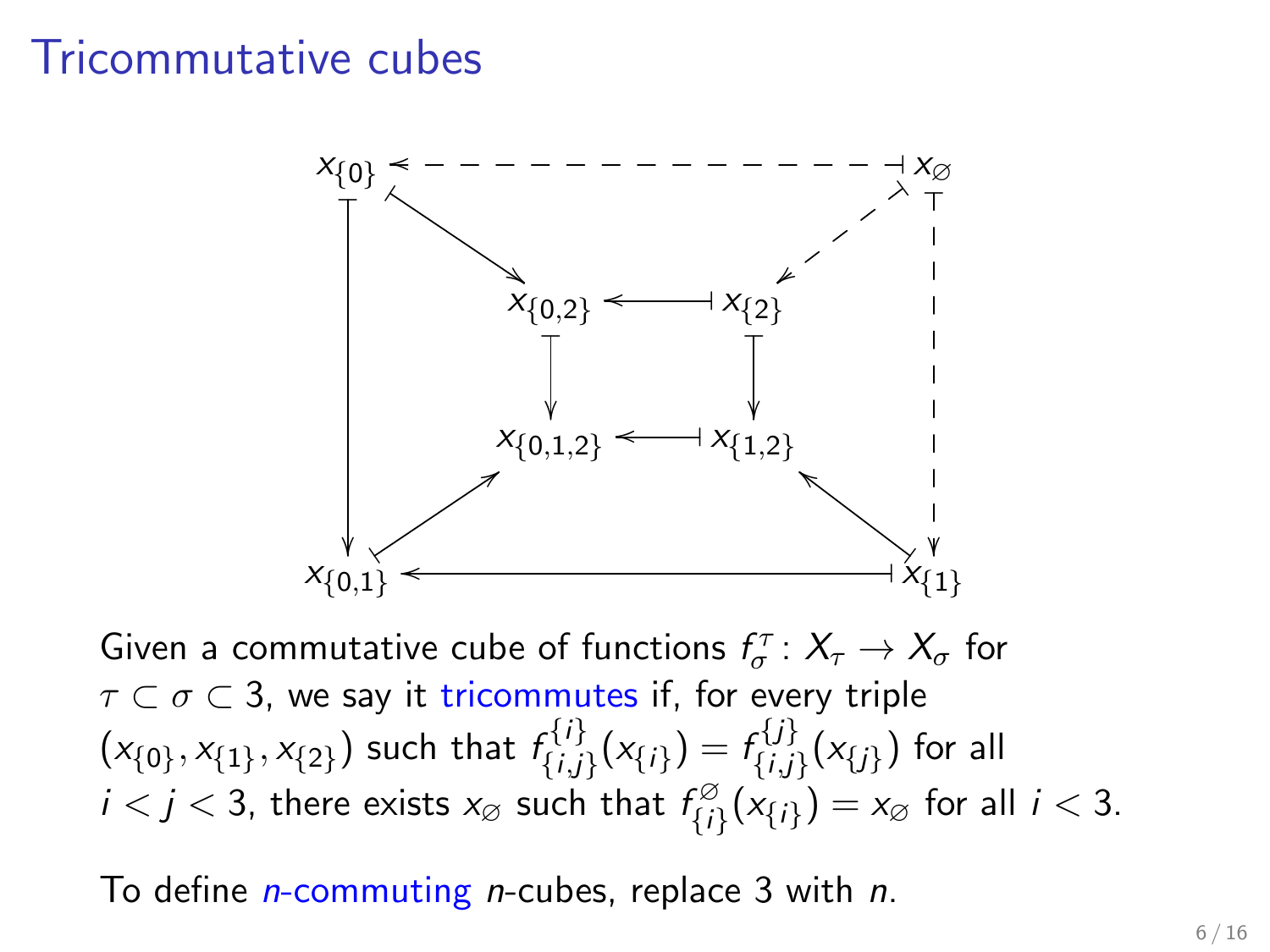#### n-commutative limits

Given an inverse limit system, say,  $f_i^j$  $i_j^{cj}\colon X_j\to X_i$  for all  $i\leq j$  in some directed meet-semilattice  $(I, \leq)$  an *n*-cube subdiagram is a commutative *n*-cube of the form  $f_{\omega(\sigma)}^{\varphi(\tau)}$  $\begin{array}{c} \Gamma^{\varphi(\tau)}\colon X_{\varphi(\tau)}\to X_{\varphi(\sigma)} \end{array}$  for  $\tau \subset \sigma \subset n$ , for some  $\wedge$ -preserving map  $\varphi: (\mathcal{P}(n), \supset) \to (1, \leq).$ 

Say that an inverse limit system  $n$ -commutes if all its  $n$ -cube subdiagrams *n*-commute.

Say that an inverse limit system  $( $\omega$ )-commutes if, for all  $n < \omega$ ,$ all its *n*-cube subdiagrams *n*-commute.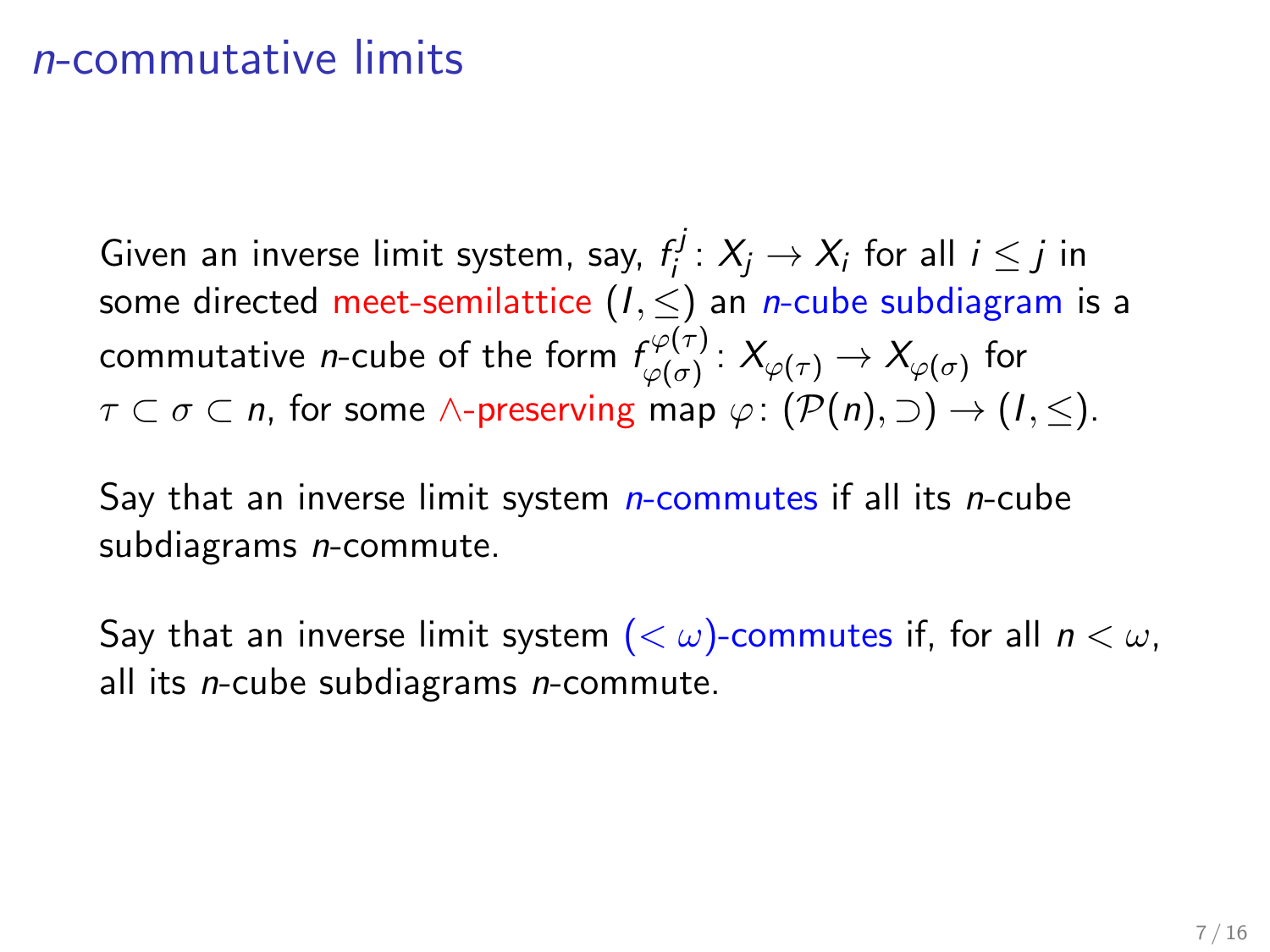# Retracts of  $2^{\kappa}$

**Theorem**. For a Boolean space X of weight  $\aleph_n$ , the following are equivalent.

- $\blacktriangleright$  X is a retract of  $2^{\omega_n}$
- $\triangleright$  X is an  $(n + 1)$ -commutative limit of finite surjections.
- $\triangleright$  X is a  $\left( \lt \omega \right)$ -commutative limit of finite surjections.

**Theorem**. For a Boolean space X of weight  $\lambda \geq \aleph_{\omega}$ , the following are equivalent.

- $\blacktriangleright$  X is a retract of  $2^{\lambda}$
- $\triangleright$  X is a  $( $\omega$ )$ -commutative limit of finite surjections.
- For each  $n < \omega$ , X is an *n*-commutative limit of finite surjections.

(These theorems are proved in my July 2016 arXiv preprint.)

The above theorems do not change if we require that the inverse limit system be indexed by a directed meet-semilattice instead of merely a directed poset.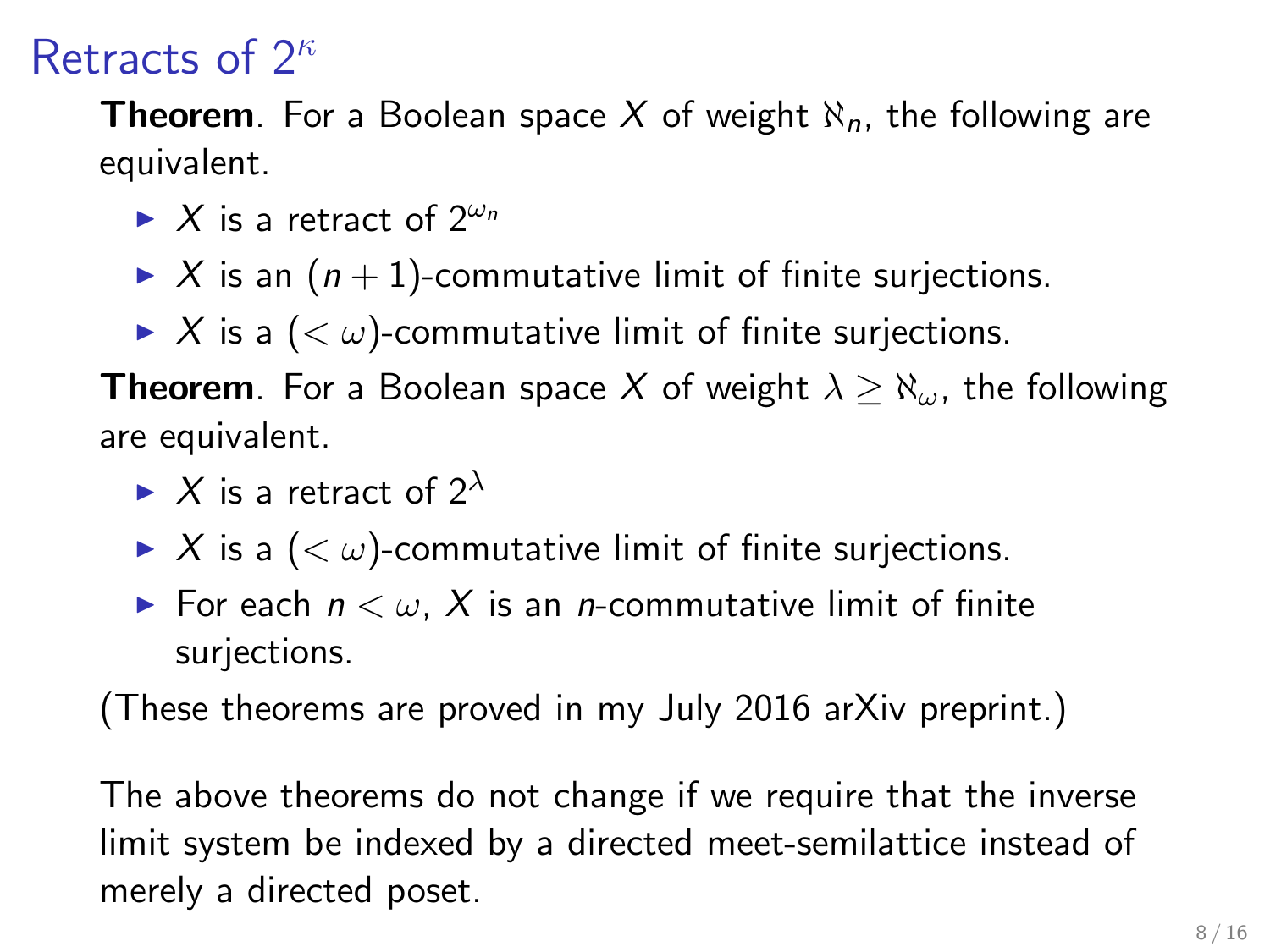# A purely finite application

**Theorem (Shapiro)**. The Vietoris hyperspace  $exp(2^{\omega_2})$  of nonempty closed subsets of  $2^{\omega_2}$  is not a continuous image (and, hence, not a retract of)  $2^{\omega_2}$ .

Corollary. Although  $2^{\omega_2}$  is a tricommutative inverse limit of finite surjections,  $exp(2^{\omega_2})$  is not.

Corollary. There is a tricommutative cube of finite surjections that is not tricommutative after after applying the exp functor.

Given  $f: X \to Y$  continuous,  $exp(f): exp(X) \to exp(Y)$  where  $exp(f)(A) = f[A]$  for all closed nonempty  $A \subset X$ .

In contrast, Heindorf and Shapiro proved algebraically that the exp functor preserves bicommutative squares of Boolean spaces. (And it's easier to prove this topologically for all spaces.)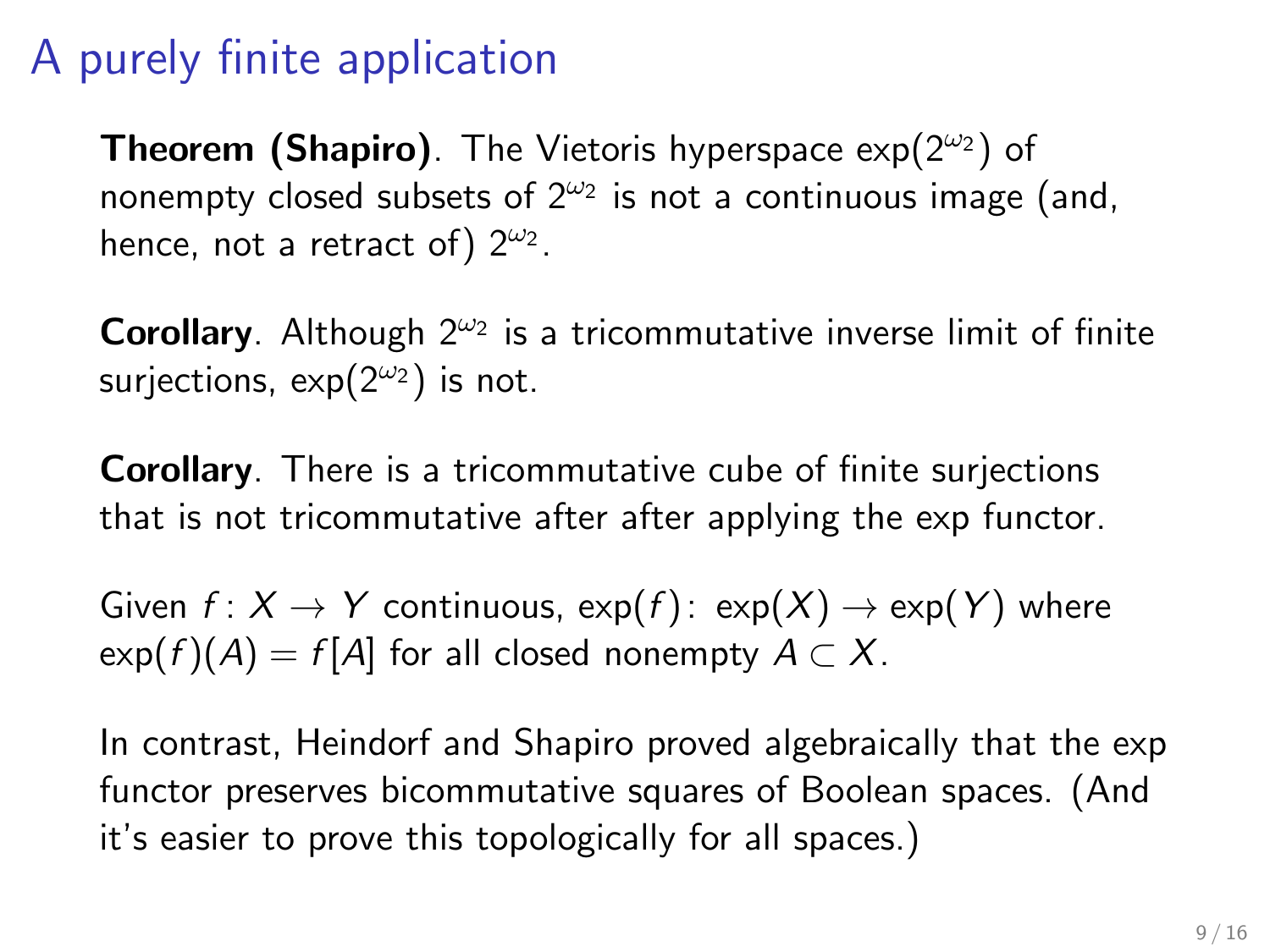### Montemayor's tricommutative cube

Again, there is a tricommutative cube of finite surjections that is not tricommutative after after applying the exp functor.

Though my non-constructive proof gave no bound, my guess was that a small example existed. I gave one of my students, René Montemayor, the task of finding an explicit example cube, actually, the Stone dual of such a cube, since I taught him the relevant background in terms of Boolean algebras.

In the algebraic formulation, one does not have to search for 8 sets and 12 surjections between them, but rather for 1 Boolean algebra and 3 subalgebras. The intersections of these subalgebras form the other 4 vertices of the cube; the inclusion maps form the 12 edges of the cube.

I suspected some cube with  $2^3$  at the top would work. René found that  $2^2 \cong 4$ , and no less, is enough.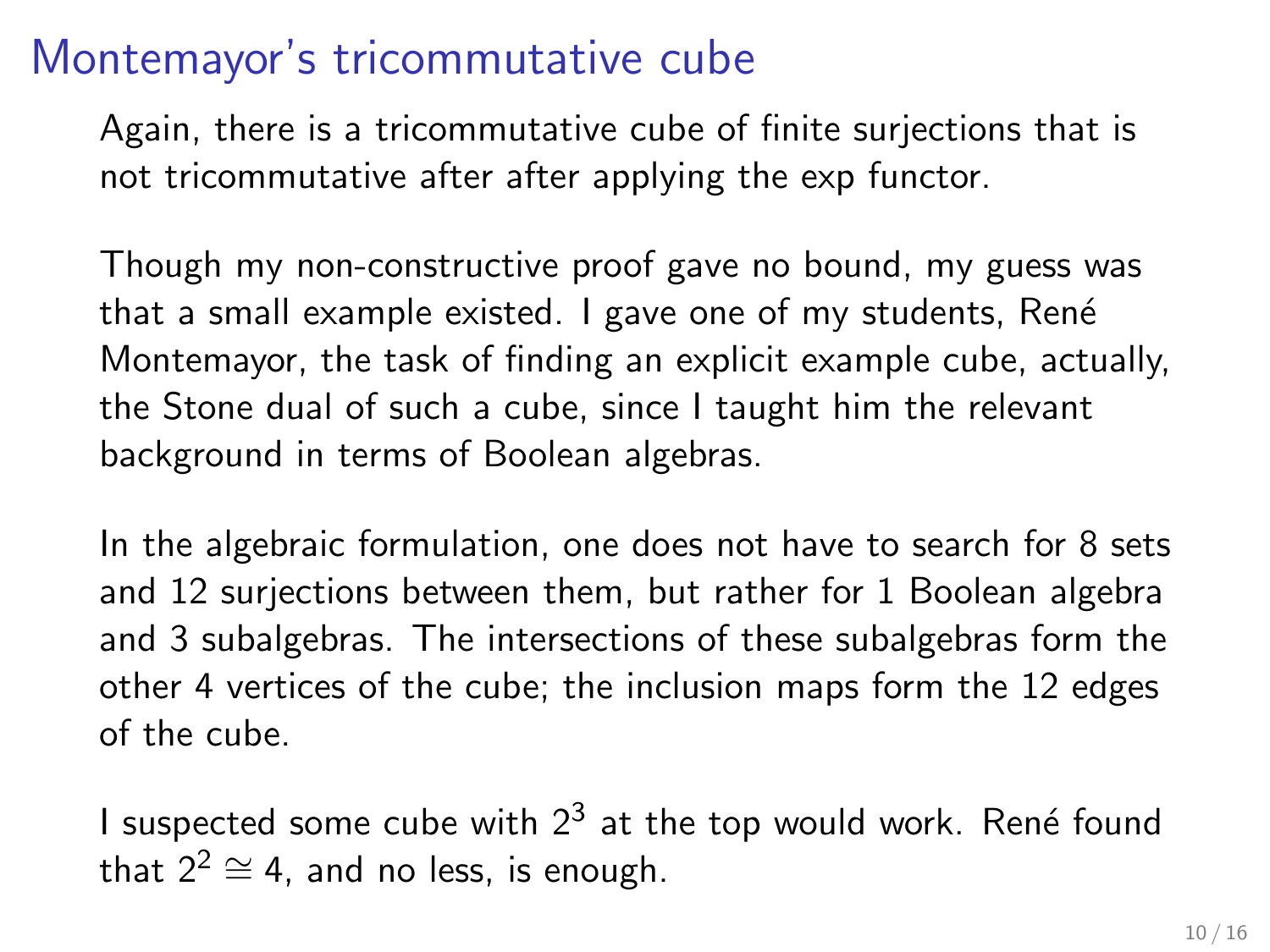### Montemayor's tricommutative cube

The following is the Stone dual of Montemayor's minimal example, before the exp functor is applied.

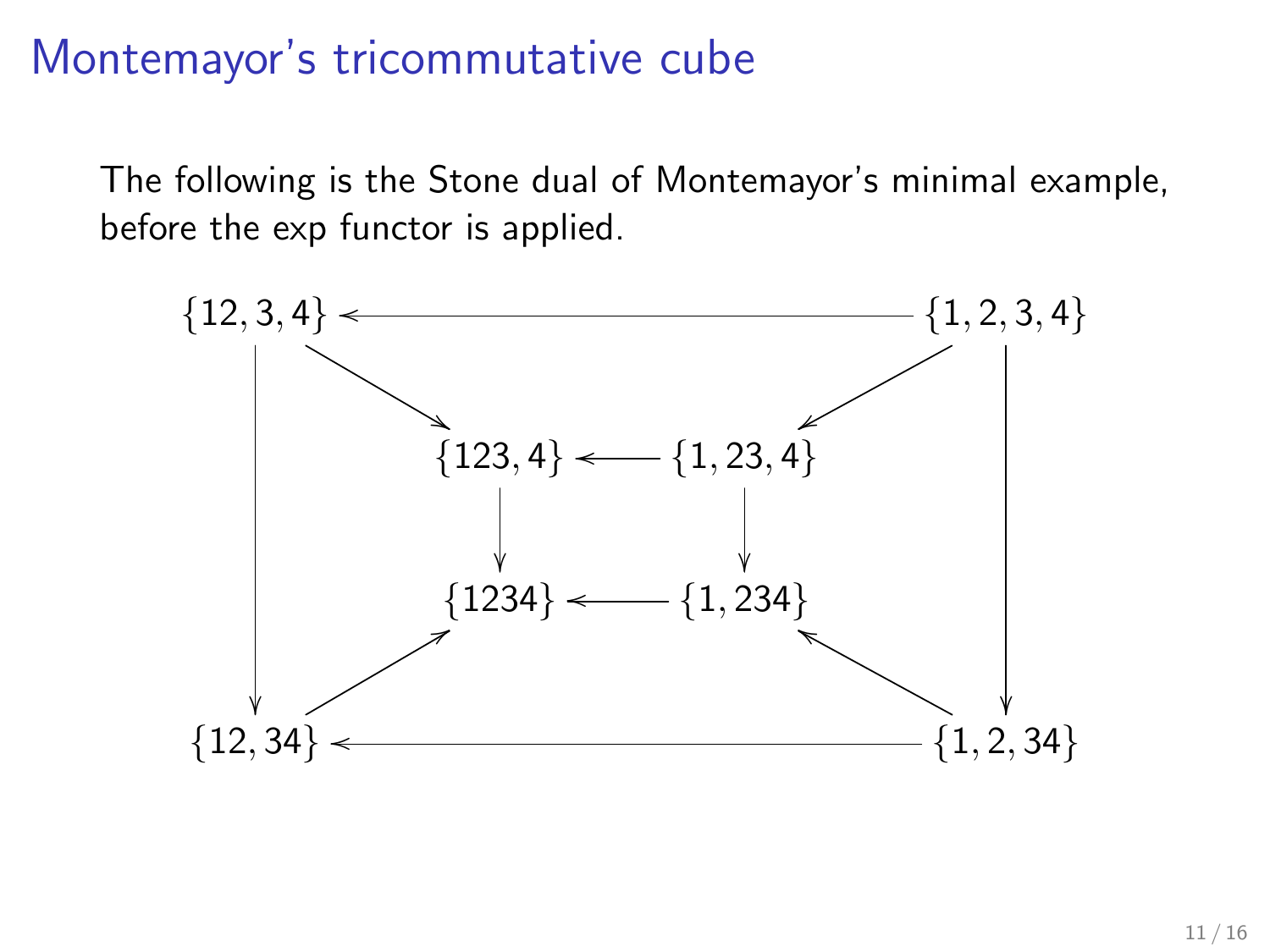# Tricommutativity destroyed

After applying the exp functor, the resulting cube's non-tricommutativity is witnessed below.

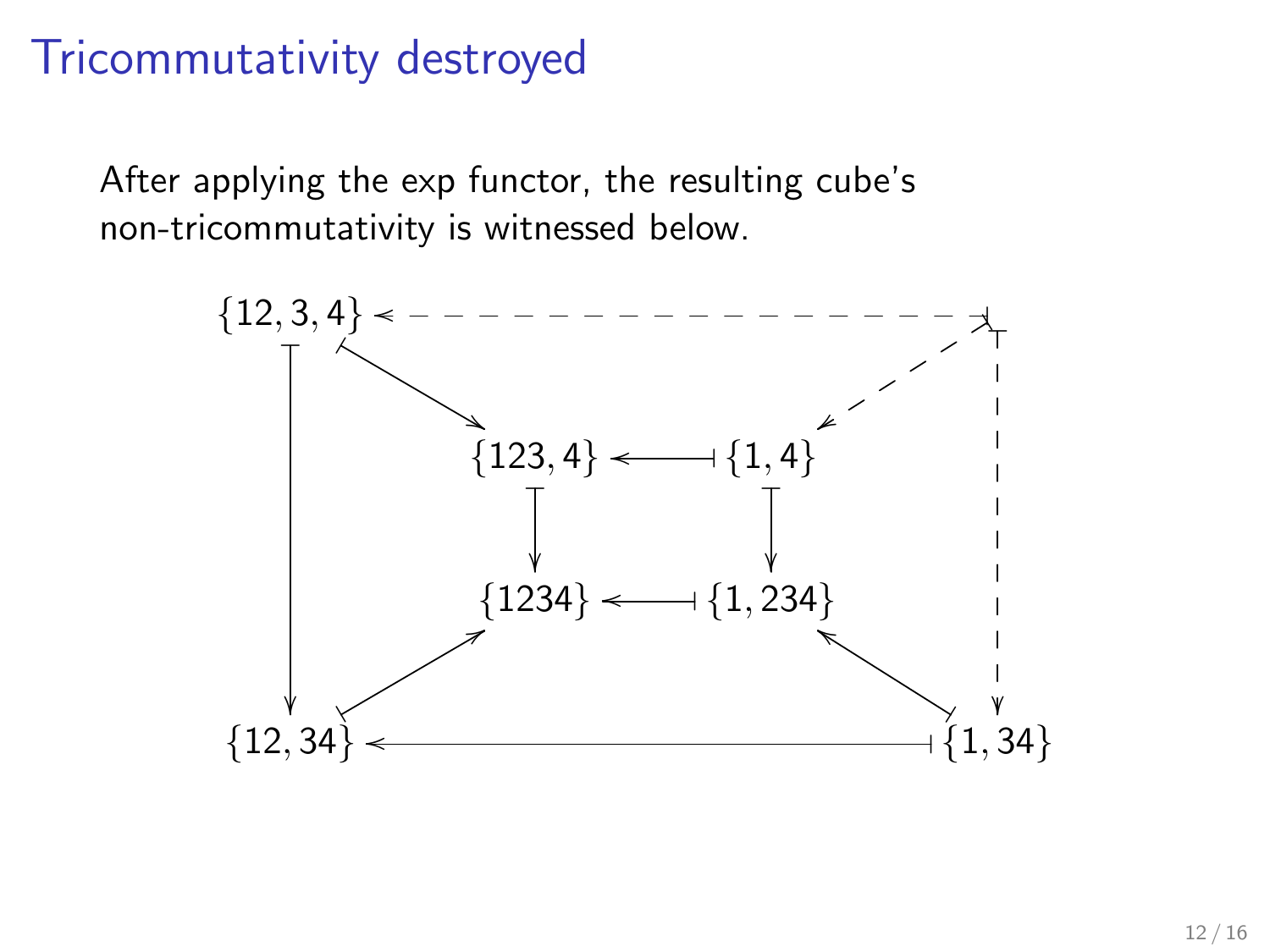# Why is tricommutativity destroyed?

Why does exp destroy tricommutativity but not bicommutativity?

From an algebraic perspective, the obstruction to exp preserving tricommutativity is that if  $e_i\colon A_i\to B$  are inclusions of Boolean algebras for  $i < 2$ , then  $\bigcup_{i < 2} A_i$  could generate  $B$  yet  $\bigcup_{i < 2} \exp(e_i)[\exp(A_i)]$  not generate  $\exp(B)$ .

Subalgebras of the form  $\langle (A_0 \cap A_2) \cup (A_1 \cap A_2) \rangle$  matter for tricommutativity but not for bicommutativity.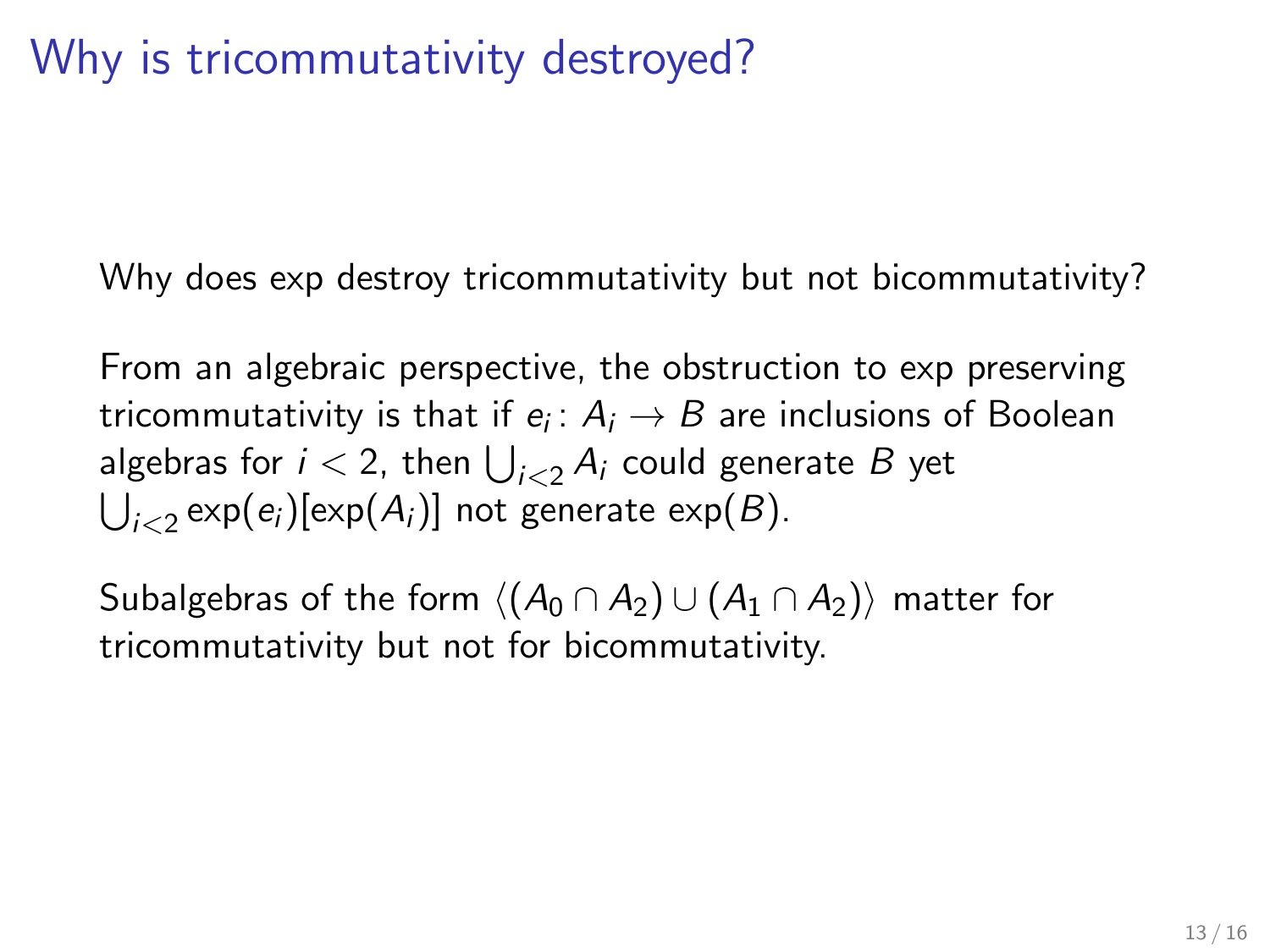# About the proofs

To prove that a retract  $R$  of  $2^\kappa$  is an  $(<\omega)$ -commutative limit of finite surjections:

Use Koppelberg's characterization of retracts of powers of 2 as limits of continuous linear inverse systems of **open** surjections  $f_\alpha^\beta\colon X_\beta\to X_\alpha$  where each  $f_\alpha^{\alpha+1}$  extends to the first coordinate projection on  $X_{\alpha} \times 2$ .

The rest is algebra and simple transfinite recursion.

For the proof of the converse:

Use Haydon's characterization of retracts of powers of 2 as limits of continuous linear inverse systems of open surjections  $\mathit{f}_{\alpha}^{\beta}:\mathit{X}_{\beta}\rightarrow\mathit{X}_{\alpha}$  where each  $\mathit{f}_{\alpha}^{\alpha+1}$  extends to the first coordinate projection on  $X_{\alpha} \times 2^{\omega}$ .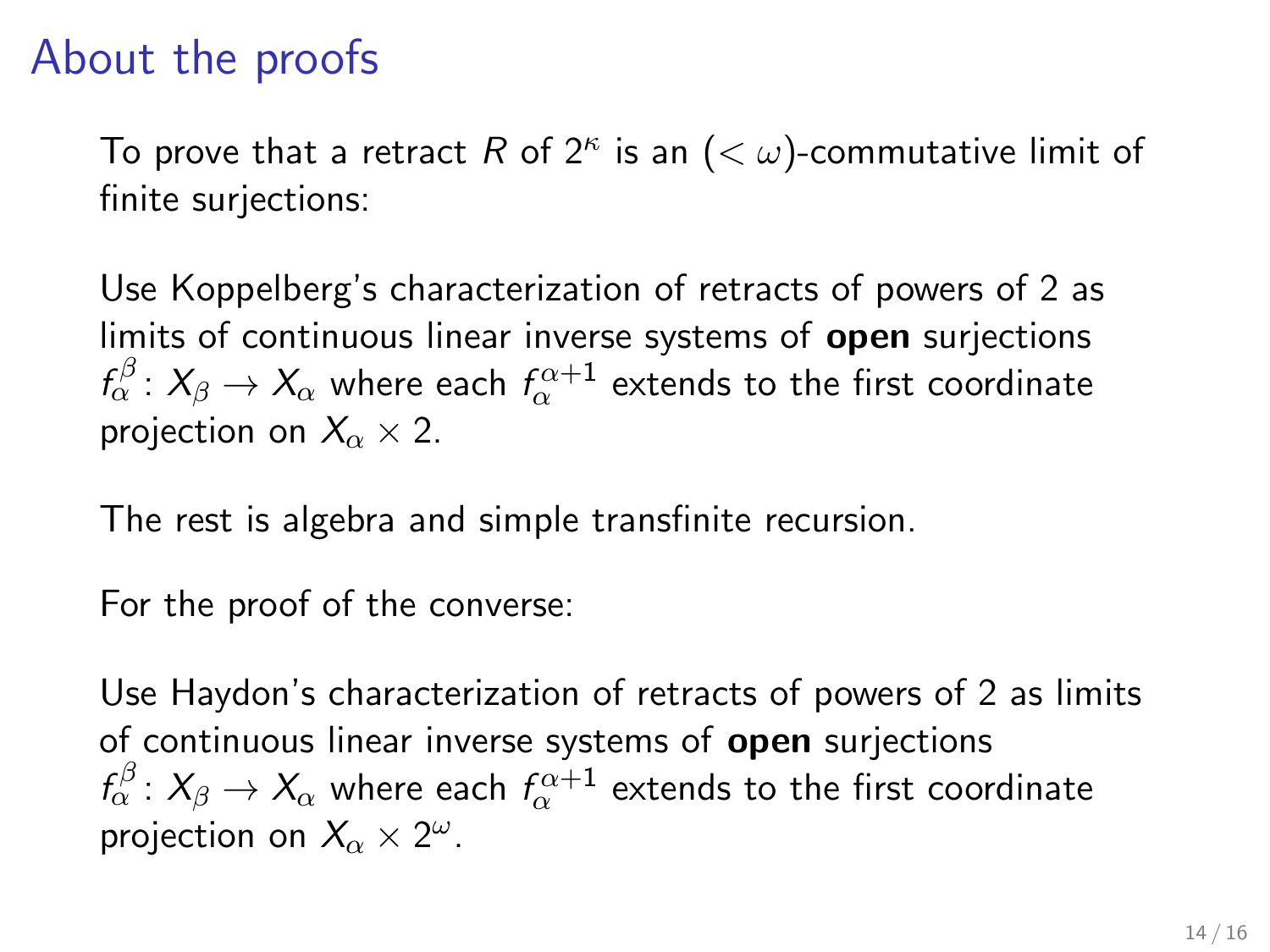## More about the proofs

To prove an  $( $\omega$ )$ -commutative limit L of finite surjections  $f_s^t \colon L_t \to L_s$  is a retract of  $2^\kappa$ , and that  $(n+1)$ -commutative is enough if  $w(L) < \aleph_n$ :

1. Use a Davies sequence, that is, a sequence of countable  $M_{\alpha} \prec (H(\theta), \in, \triangleleft)$  such that  $(M_{\beta})_{\beta < \alpha} \in M_{\alpha}$ .

2. Each  $\bigcup_{\beta<\alpha}M_{\beta}$  is a finite union  $\bigcup_{i< k}N_i$  where  $N_i\prec H(\theta).$ 

3. If  $\alpha \leq \omega_n$ , then "finite" improves to " $\leq n$ ."

- 4. For a set E, define  $L/E$  by  $x/E \neq y/E$  iff Boolean combinations of clopen sets in  $E$  separate x and y.
- 5.  $(k+1)$ -commutativity of  $(L_\bullet,f_\bullet^\bullet)$  implies that the natural quotient map  $L/M_\alpha \rightarrow L/(M_\alpha \cap \bigcup_{i < k} N_i)$  is **open**.
- 6. By elementarity,  $L/\bigcup_{i< k}N_i$ , which equals  $L/\bigcup_{\beta<\alpha}M_\beta$ , is an open quotient of  $L/\bigcup_{\beta<\alpha+1}M_\beta.$
- 7. By Haydon's criterion,  $L$  is a retract of  $2^{w(L)}$ .